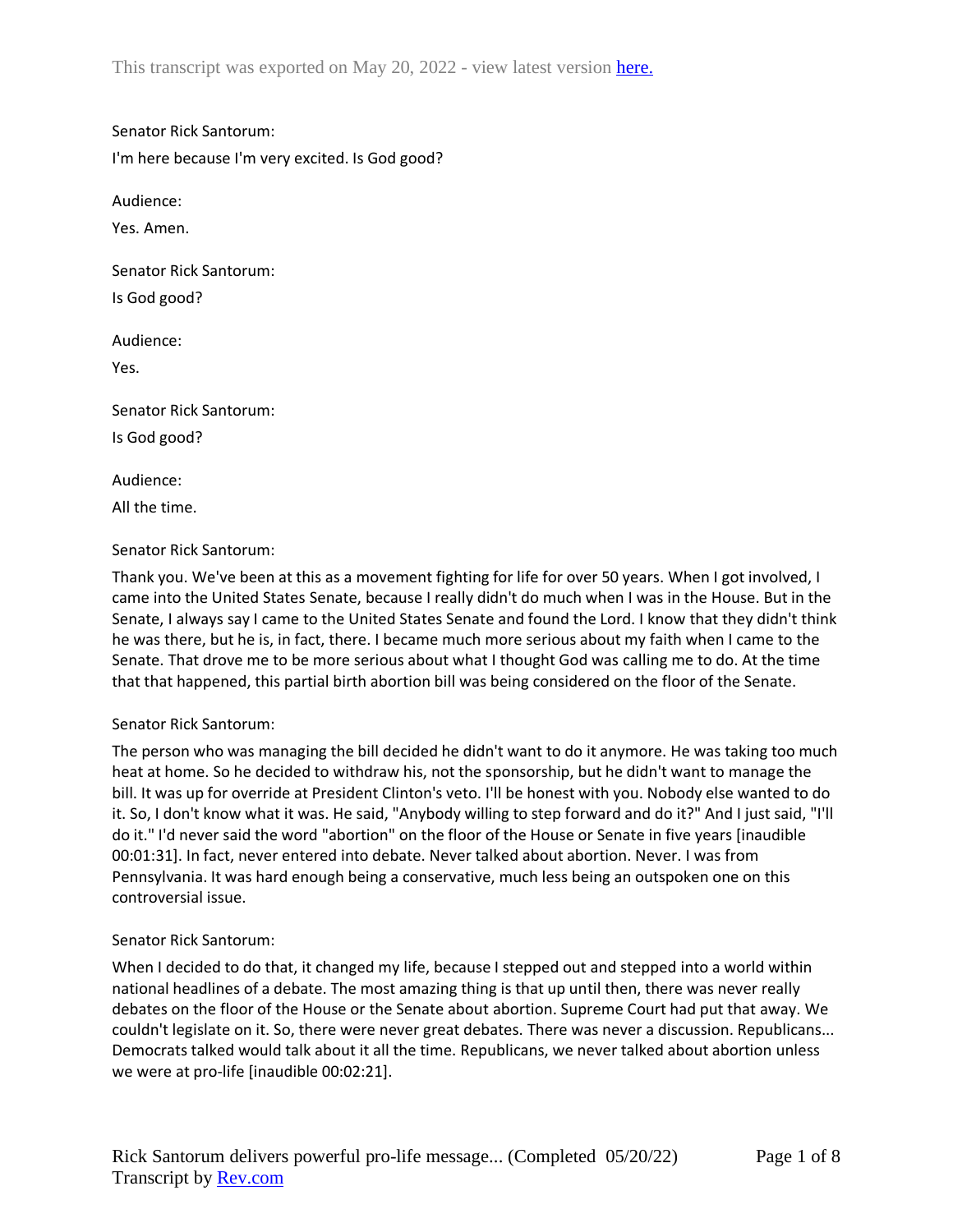# Senator Rick Santorum:

We never talked about it. We certainly never talked about it on the House or Senate floor. Here we are now, in front of the cameras, talking about overriding the president's veto. Amazing things happened to me. You may have heard the story about a baby crying in the Senate chambers. You may have heard that story. I was describing this horrific procedure of partial birth abortion, and I pointed to the graphic drawing of the procedure, because a member of the Senate had said, "Well, all these type of procedures are really gruesome. If you had appendicitis, if you had your appendix taken out, the description of the surgery would be a gruesome thing." I pointed at the drawing of the baby and said, "That's not an appendix. It's a baby. It's a baby." At that very moment, a baby started crying on the floor of the chamber. That's a remarkable thing for many reasons, the timing that that happened. The most remarkable thing is babies aren't allowed in the Senate chambers. You have to be five years of age, six years of age to be in the galleries.

# Senator Rick Santorum:

I was in the Senate for 12 years. I talked to people who were there for 30 years, and they had never heard a baby cry in the United States Senate. But in the very moment I was saying that, someone in the gallery was walking in, had opened up the door, and out in the hallway, there's a little baby from London, England, crying. That baby's voice pierced the chamber. I could tell you story after story.

# Senator Rick Santorum:

I could tell you the story of waiting one night to close down the Senate in the middle of an override, the second time to override a president veto. We had the vote the next morning. I thought we were going to lose. We were a couple votes short. I called my wife and I said, "I just feel like [inaudible 00:04:28] ready to close up the Senate [inaudible 00:04:29]." It as about eight o'clock at night. I said, "I just feel like God's calling me to say something." There may be some senators at home, and they don't have a life and they're watching C-SPAN. You never know. They could be watching me." So I went out to the presiding officer, a senator from Ohio, Mike DeWine, and I said, "Mike, I'm only going to be a few minutes. If you don't mind just hanging in here," because he had the graveyard shift, and there was nobody after him to take over in the chair. He said, "Sure."

# Senator Rick Santorum:

So two hours later, I finished. Don't worry. I'm not going to go that long tonight. So I finished, and I poured my heart out. I put out pictures of children who were calling us, families calling us and sending us pictures of their disabled children. Why disabled children? Because the other side, Hillary Clintons, the Barbara Fosters, the Dianne Feinsteins were saying we had to keep this procedure legal because people find out late in pregnancy that the baby that they're expecting isn't what they wanted. That the baby would be disabled, and then they need to abort these disabled children. So people would be sending me all these pictures. "Here's my little boy or girl." "Here I am in my wheelchair. They're talking about getting rid of me."

# Senator Rick Santorum:

And so I told those stories. The next morning I thought, "Okay, I've done it. I really delivered the message," and we lost by two votes. We were walking out of Senate chamber, looking at the Supreme Court ruefully, because that's where the Supreme Court is right across from it. I thought I'd failed. I was a failure. Not just because when I called my wife it was eight o'clock at night. I had four kids, and they were crying, all of them. I said, "I can't go home again that night." When I got home, they were all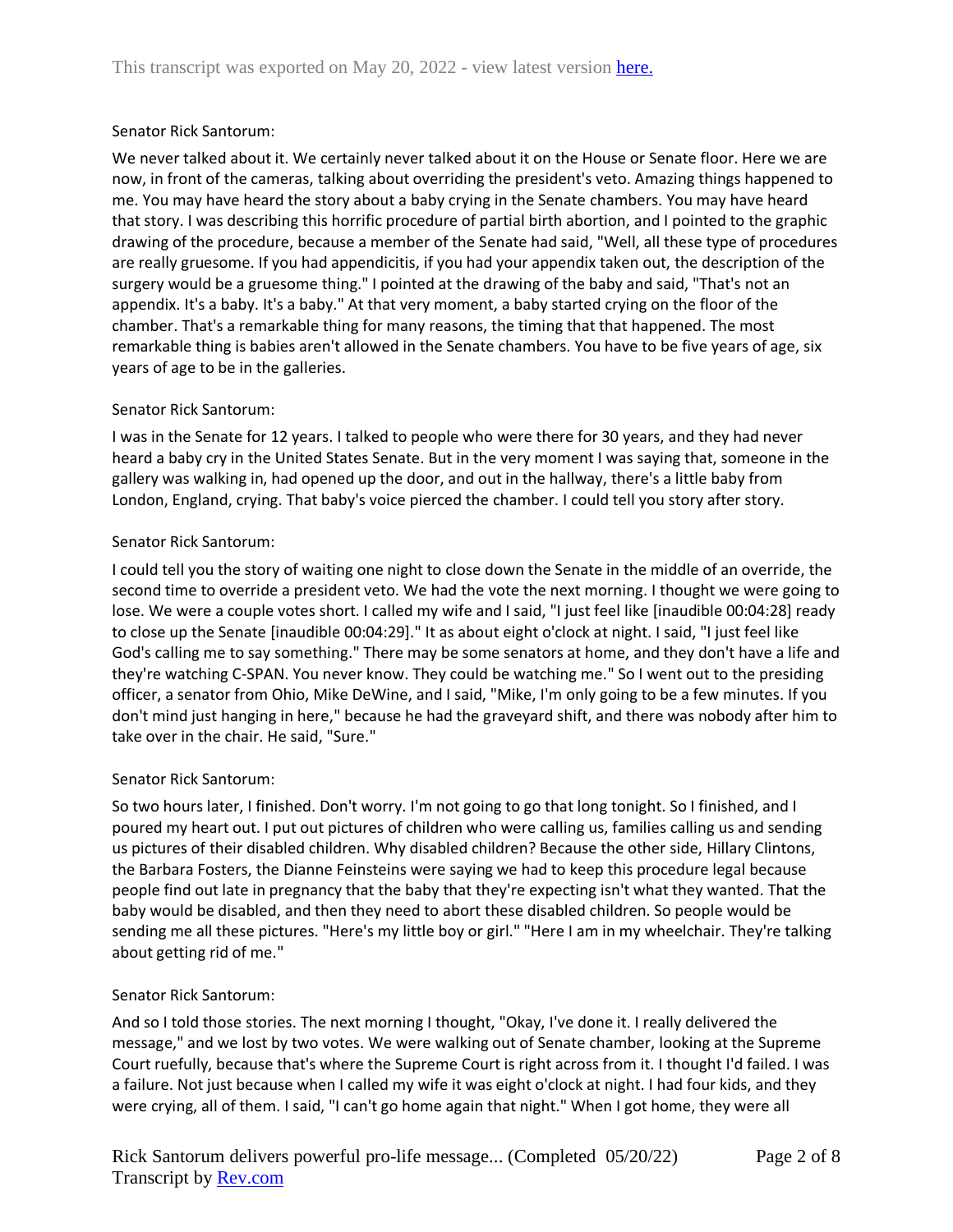asleep. When I left in the morning, they were all asleep. I was a young guy being a horrible dad and being a failure as a senator. That's how I felt.

#### Senator Rick Santorum:

Two days later, staff person brought me an email from a young man from Michigan State University. The email said, "Two nights ago, tonight, I was sitting, watching. I was flipping through the channels, and I came across you. There was this picture of this person in a wheelchair, so I stopped and listened to what you were talking about. As we sat there, you talked about the debate of overriding the president's veto. I looked down. I saw my girlfriend had a tear running down her cheek. I asked her what was wrong. She said, 'I'm pregnant. I had an abortion scheduled for tomorrow, and I wasn't going to tell you, but I'm not having the abortion.'"

#### Senator Rick Santorum:

In the eyes of the world, I'd failed. In my eyes, I'd failed. But God is good.

Audience:

All the time.

#### Senator Rick Santorum:

God sees more than we see in our little lives. He sees everything that's going on. He sees all the effort so many of you have put in over the course of this national tragedy of 63 million children. Talk about World War II and the Holocaust times 10. And we had presided over it. We used to say we fought, but we didn't win. But we kept fighting. That's the joyous message. What they meant for evil by releasing that report, that opinion, God's going to use for good. He's girding our loins. We're getting ready.

#### Senator Rick Santorum:

We're going to see Roe versus Wade overturned. We're going to see all the work, all the prayer come to... I don't know if any of you thought in your lifetime you'd see Roe versus Wade overturned. We are here because we didn't give up. Do you understand how unusual it is for a Supreme Court decision to not eventually take hold in America and be accepted? Maybe four or five times in the history of our country that's happened. It happened here, in spite of the fact that every institution in American life was against us. Academia was against. Hollywood was against. The news media was against us. Every institution but the church, and frankly half the church is now against us. Everywhere you go, abortion is a good thing. And yet, you remained faithful, so God was faithful. You fought. You didn't give up. God has rewarded us [inaudible 00:10:08]. Praise God.

#### Audience:

Amen.

## Senator Rick Santorum:

There's a lesson here, ladies and gentlemen. There's a lesson. If you are faithful, he will be faithful. You will fail and fail and fail, as we did for 50 years. We failed. But we didn't give up, and God has blessed us. I say that to you because if you look around this world and particularly this country, uniquely this country... I just spent two weeks in Europe. No one in Europe is talking about the question of what a woman is. No one has any question about what a woman is in Europe. They know the difference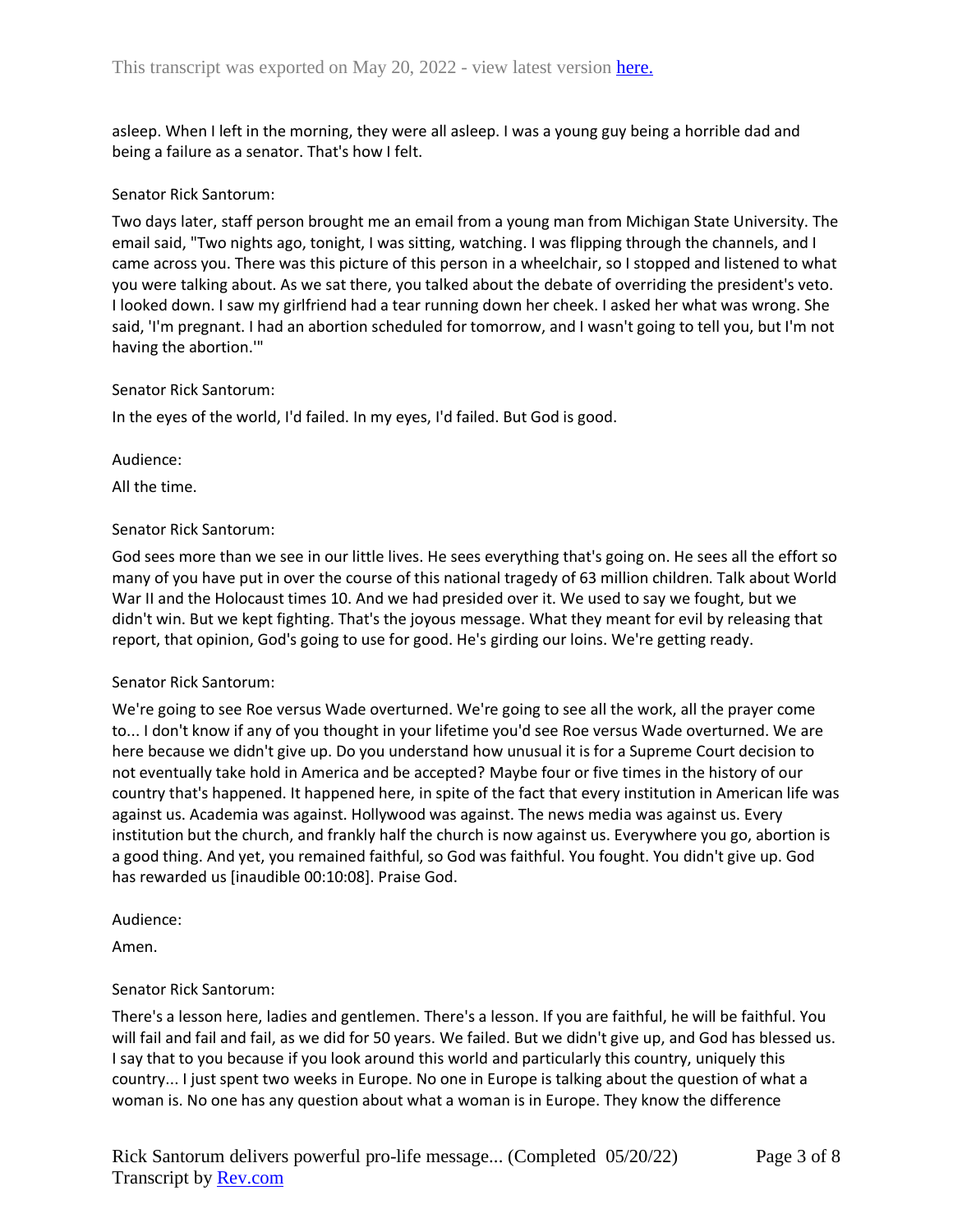between a boy and a girl in Europe. Liberal, socialist Europe, unchristianized Europe, knows the difference, but we don't.

#### Senator Rick Santorum:

And yet, how much are we doing to fight that battle? What are we doing to fight all the battles that the low culture, the secular left is trying to silence us and destroy the moral fabric of our country. How much are we willing to sacrifice and stand in the gap to fight? The answer is so far not much. Let's just be really honest. Not much. We have gay marriage in this country. Does anybody really object to that anymore? Do you ever hear it talked about anymore? The abomination. A marriage, instituted by God. Does anybody ever talk about the offense of that? No, we don't, because we don't want to offend anybody.

#### Senator Rick Santorum:

I'll tell you who you're offending. I'll tell you who you're offending. But we don't seem to care about that, because it doesn't affect our social status or our feedback on social media or how our colleagues at work look at us. Look at what's going on in the workplace, and all of the lectures that you're getting about tolerance and conforming to the new world culture. How many fight against that? how many stand up? If you do, great, but the reality is we're losing. We're winning on life because we didn't give up, because we didn't accept a lie as truth. But everywhere else in our culture we are. Do you think God's going to bless that?

#### Senator Rick Santorum:

I heard someone say that if we continue on the way that we are, America continues to survive, that God owes Sodom and Gomorrah an apology. If we aren't going to fight, we can't find seven good people, then don't think that America is just going to keep on going. Why is this happening? You're good people. There are a lot of really good people in America. There are a lot of people who really care about this country, who care about the values that you and I share. Then why aren't we doing anything? Well, there's a reason for that. The reason is we're the richest country in the history of the world. We have more wealth in this country than any country in human history.

## Senator Rick Santorum:

You say, "Well, what's that have to do with it?" Because we have replaced the God of the Bible with the god of self. It's about us. How many people get up every day and realize this fact: everything you have including the next breath you take is a gift from God. Everything. We happen to believe in America that we actually deserve this. That we've actually earned it. That we did this. That's a lie, but we won't accept that lie. When horrible things happen to us, we get angry at God, who gave us the good thing in the first place. Angry at something because the gift that you have has been taken away? How about thanking God for the gift you have?

#### Senator Rick Santorum:

But we don't look at life that way anymore. How many phrases of the Bible talk about the rich man not being able to enter Heaven? Easier for a camel to pass through the eye of a needle than it is for a rich man. You're the richest ever. Even poor people in America are the richest ever. What does the Lord say? "To whom much is given"?

## Audience: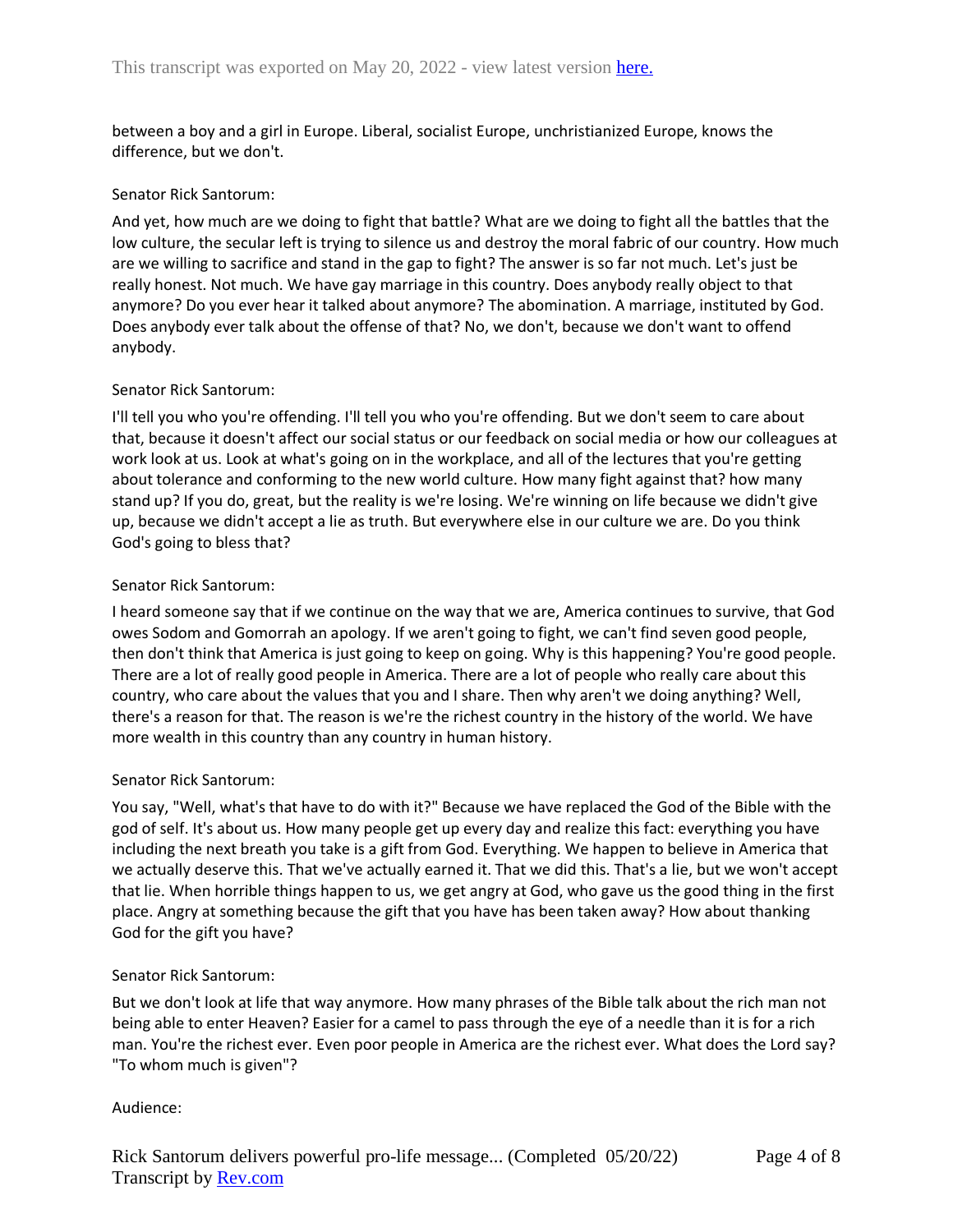# Much is required.

## Senator Rick Santorum:

He says it twice. "To whom much is given, much is expected. To more is given, more is required." Consider yourself part of the required class. But what do we do when God's laws are violated? "Well, I don't want to lose my job." Whose job is it? God's not going to bless us. We may still have our stuff. We're going to be hollowed souls. I don't know about you, but I think that Bible saying is true, when much is given, much is expected. When more is given, more is required. I think the bar is pretty high for us.

# Senator Rick Santorum:

Look, just look at what all God needs from you is to love him and trust him and be faithful to him. That's it. Look at what's happening with [inaudible 00:17:41] with the abortion issue, and understand that if we have the courage to fight and resist and speak the truth and do it with love, and underscore that, do it with love and understanding, what a difference we'll make in this world. This country is still the beacon of hope for the world. It is still the best opportunity to change the world.

## Senator Rick Santorum:

I went through Europe. As I mentioned, I was there for the anniversary of [inaudible 00:18:20]. I remember sailing down the Rhine and down the [inaudible 00:18:23]. Something really struck me. I went to Vienna. You know there are 365 churches in Vienna? One more beautiful than the other. Incredible. Every little town, there's a church or two. Even little towns like six houses, there's a church. If you went to those churches, they're unbelievable. I remember going down the Rhine with all these castles. Famous places on the Rhine. The Rhine [inaudible 00:19:03]. But for every castle, there were five churches. You realize, people who were, by today's standards, dirt poor, spent more money on churches than they did on castles to protect themselves. What were their values? Where are yours?

## Senator Rick Santorum:

We have people, leaders... We were going to Hungary. There was a facility there. There was a statue. It said, "Stephen of Hungary, first king of Hungary." He conquered the Hungarian tribes, all these different tribes. There was no country there at the time. [inaudible 00:19:44]. He conquered it. And what did he do? He spent the next 40 years building churches and other places for people to learn their faith. He was the first Christian of that era. He takes care of people, sure. He understood that each one of us are ensouled. We have soul. That our lives here are short and the lives of eternity are forever. We had leaders and people who understood that and lived their life understanding the proportionality between the two.

## Senator Rick Santorum:

If we don't do it, ladies and gentlemen, if the people in this room who care enough to come to a dinner like this to support an organization like this don't do something, well who is? So what should we do? My answer is always the same. Whenever people ask me that, I just say, "Do something." Whatever it is, do something. But if you're doing something, do more, because whatever you're doing, it isn't enough because we're losing. I know people don't like to hear that, but it's true. We're losing. So we need to do more.

## Senator Rick Santorum: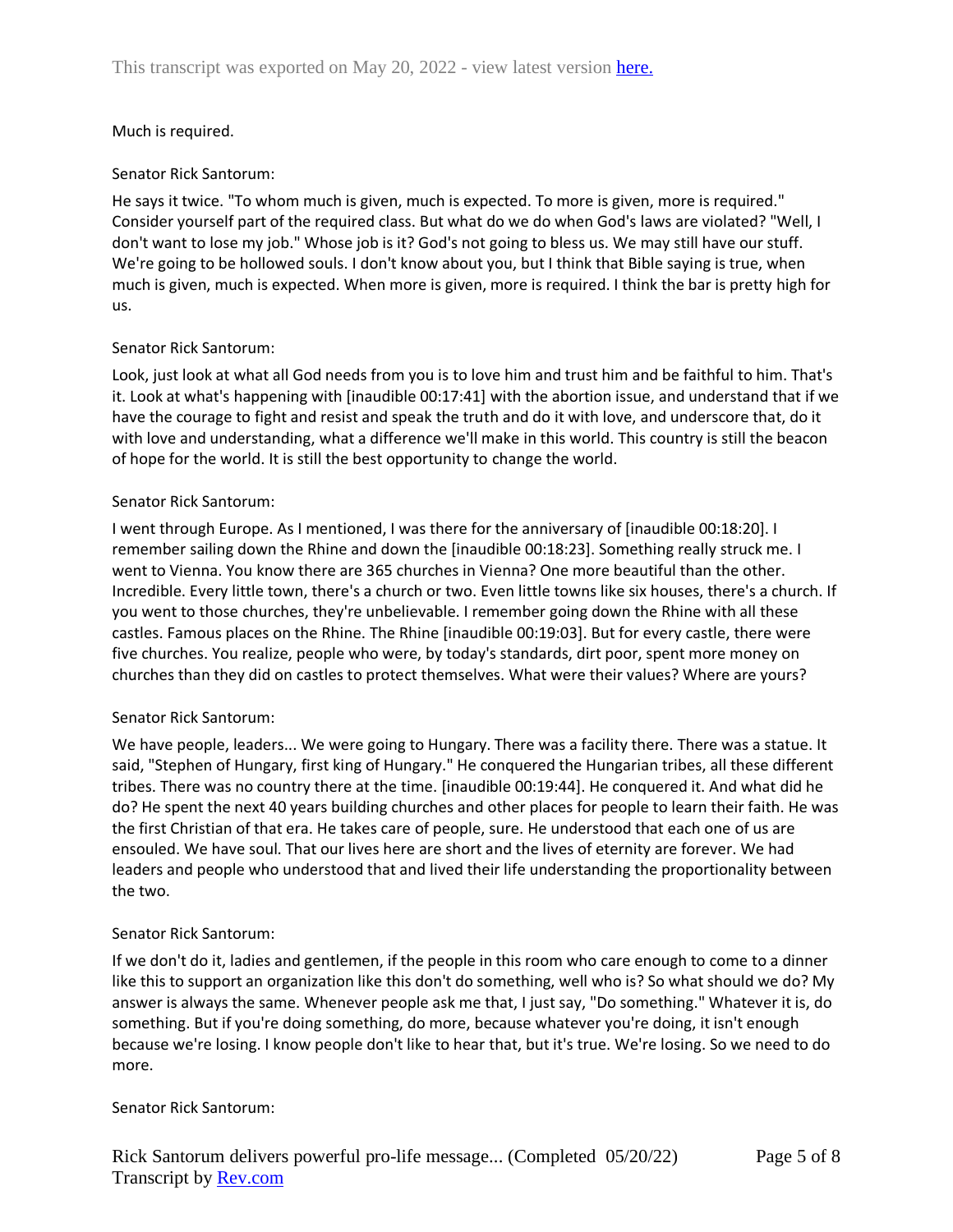Then finally, we have an opportunity to do something here in the State of Ohio once Roe versus Wade is struck down, and that is to be salt and light. Those who defend abortion are liars, because you can't defend abortion telling the truth. You can't. Because people simply won't accept it. Yes, it is okay for someone to casually have sex to kill a child because they just don't want to bother with the consequences of their actions. That's the truth of the vast majority of abortions, and they will never tell you. They'll never tell you that. They will have to lie, and it will take you to tell the truth. But you know what? You can't tell the truth with your mouth closed. You have to talk to people. You have to care as much about this as if it really mattered, because it really does.

# Senator Rick Santorum:

We have an opportunity here in the State of Ohio to probably ban abortions, maybe all of them. We have an opportunity here to save thousands of lives every year, and do what God is calling us to do, but you have to have the courage to do it. You have to have the skill to do it, which means you have to prepare to do it. You say, "Well, I'm not a legislator. I'm not this. I'm not that." Legislators, in the end, don't win this battle. People in the cubicle next to you that you talk to, that's how you win this battle. You be as passionate as the people you see on TV who are as passionate on the other side. You see their passion. It's ugly because it's a lie, and lies are of...

Audience:

The devil.

# Senator Rick Santorum:

Who's real. We need to be of Christ. We need to be loving. We need to be caring for everyone involved in an abortion decision. So I'm here because I'm excited. We have an opportunity to do good, to do God's will and to do something that's going to save thousands of lives. There's also an opportunity for each and every one of you to get some practice and be part of the resistance. I know some of you do in part, but as I said before, you're not doing enough because we're losing.

## Senator Rick Santorum:

So I'm here to say thank you for being here, thank you for your willingness to at least listen to someone who's been in the fight and has been blessed with more than you can possibly imagine. I'll leave with a last lesson. I've had so many in my life. The one that just happened is... I have eight children. One is in Heaven, so we're raising seven. As many of you know, our youngest daughter is named Bella. Bella was born with Trisomy 18. We found out about that after she was born. We were told she would only live a few hours or days, maybe a few weeks. We were sent home on hospice. We were told she wasn't going to survive. So we used to celebrate her birthday every week. We'd have a birthday party for her every week. Our hope was that we'd have as many birthday parties for her as normal people would have in life. Well tomorrow, Bella turns 14.

## Senator Rick Santorum:

Bella doesn't walk. She doesn't talk. She doesn't eat. She is fed by tubes. I always say Bella can only do one thing, really only do one thing, and she does it better than anybody I know. Bella can love. I remember looking down at her when I was going through this really difficult time trying to grasp the severity of what we were dealing with. She was in her crib. I kept looking at her. I looked at her and I said, "She'll never be able to do anything for me. I'll never hear her say a word. I'll never see her do anything. She's completely helpless, completely disabled." All she can do is love. That's all I want from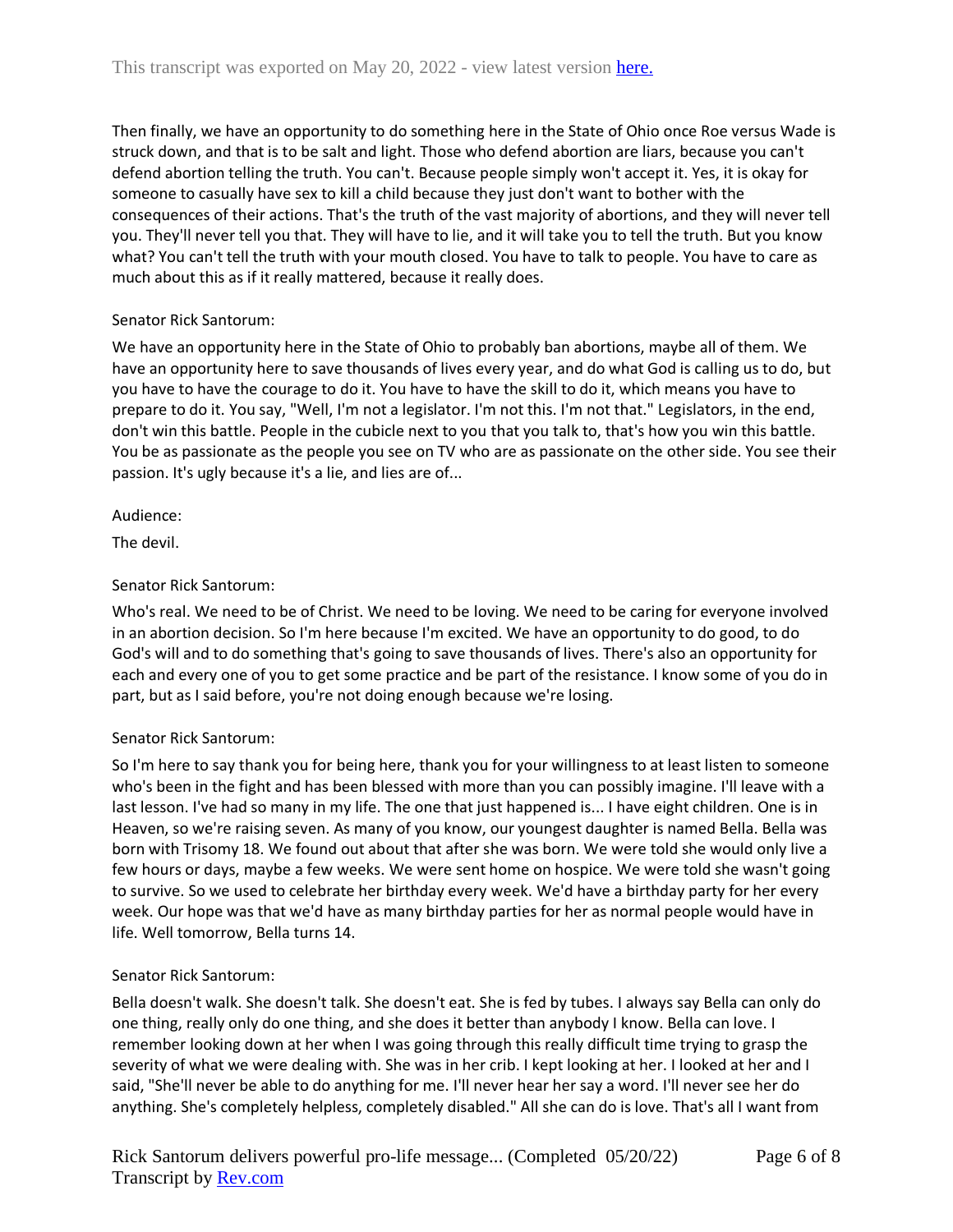her. It's all I need from her. I thought to myself, "That's how God sees me." In the eyes of God, I'm a complete [inaudible 00:26:52]. Given the awesomeness of God and his abilities, I am nothing. I can do nothing for him, and all he wants is for me to love him. I always say Bella's the greatest teacher I've ever had in my life. She's taught me so many important lessons.

## Senator Rick Santorum:

Well, in October of this last year, I had a call from my daughter. She's my oldest, and she has been married for four and a half years, and they have been trying to get pregnant and they haven't been able to. Done all the things you can do. They decided maybe God wanted them to be foster parents, so they signed up and went through all the foster parent thing. For six months, they were promised child after child. It never happened. For some reason, last minute, sometimes the day of, the foster child got pulled, and they never had a foster child.

# Senator Rick Santorum:

She called me and said, "Dad, I just got a call from a friend of mine. She was at Catholic mass on a Tuesday morning at a church outside of Annapolis, Maryland. She had to go to mass that morning. The priest began the mass and said, "I want you to know there's a woman in our community who's pregnant and has a baby being delivered in a couple weeks, and the baby may have, we don't know, but may have some medical issues. If you know anybody that might be interested in adopting a baby that may have some medical issues?" So her friend, knowing my daughter's situation, ran in the back and said, "I have the perfect person. She has a little special needs sister, and so she'd be perfect." The priest said, "Fine," got in touch. Long story short, they get her in touch with the mom.

## Senator Rick Santorum:

So they had this conversation, very brief, on the phone. The mom said, "Yeah, let's have a meeting." So she drives up to Annapolis and sits down with the mom. The mom starts to tell her story. Goes through the fact that she's married, she has another child, but she just can't handle any additional stress. It's hard enough they were debating whether to have an abortion actually. They debated that. She said she tells the story, she has this little iPhone 6. She showed it to her. She said, "I pulled this out of my pocket while I was going through this issue of whether to have an abortion or not," and the phone was ringing. It was calling the Catholic priest. I haven't been to church in three or four years. I hadn't talked to this priest in a long, long time, but the phone was ringing. It was his name. By the time I got to it, he had answered the phone.

## Senator Rick Santorum:

"So I picked up the phone. I said, 'Hi, Father. This is such-and-such. I'm sorry to call you. Maybe I'm supposed to talk to you.'" And so they had a conversation. The priest referred her to a crisis pregnancy center. So she talked to the people at the pregnancy center. There's a group of nuns that work with that pregnancy center. So one of them talked to her and became her counselor. They talked, and they went through the whole thing. The counselor said, "I'd like to send you a book for you to read." She said, "Okay." So she sent her the book. The book was called Bella's Gift. It's the book my wife and I wrote about our daughter Bella.

## Senator Rick Santorum:

So my daughter, sitting there, listening to this and she said, "Did you read the book?" She said, "Well, I read the introduction, and it so moved me. It blew me away, that I decided then and there I wasn't going